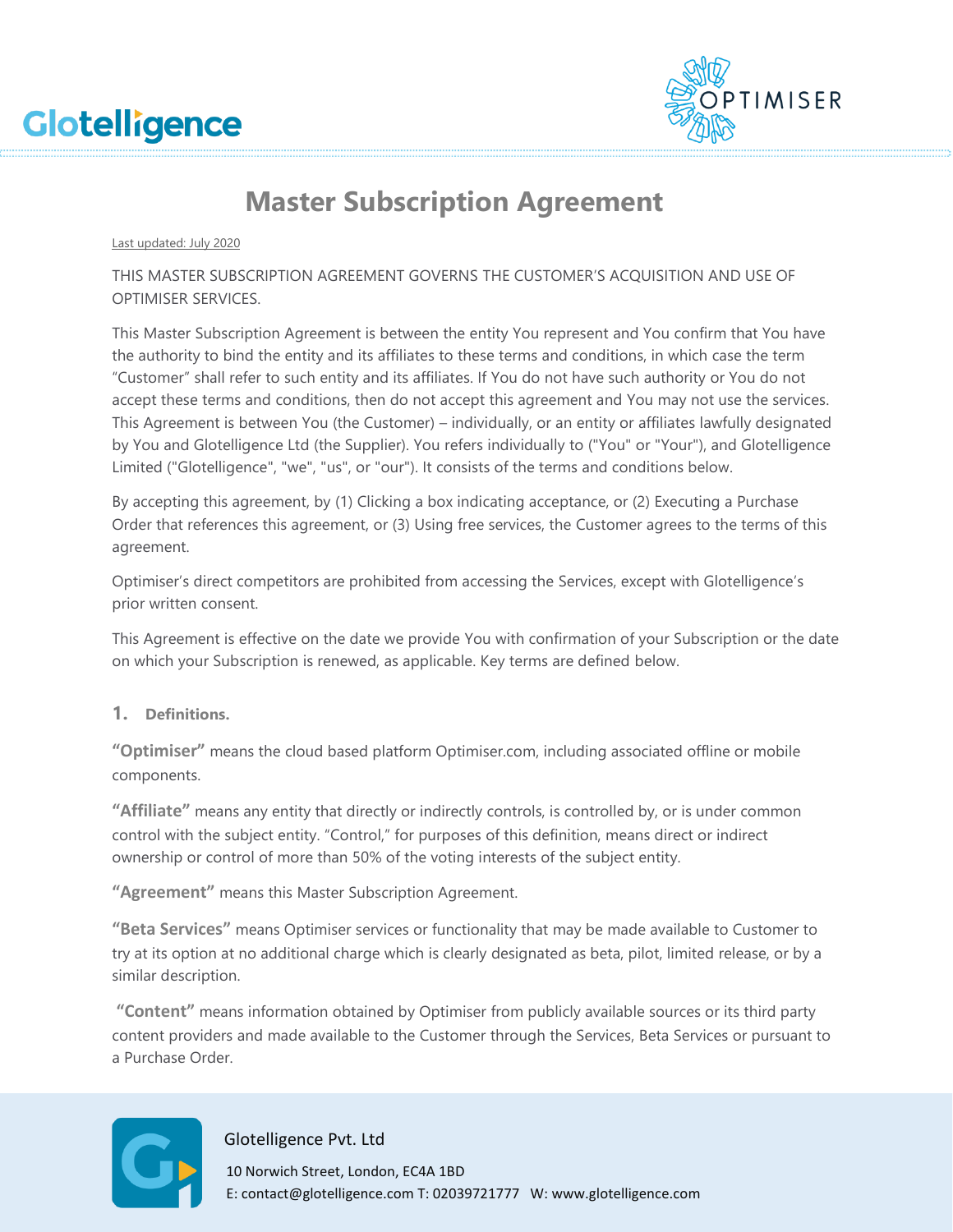

**"Customer"** means in the case of an individual accepting this Agreement on his or her own behalf. Such individual, or in the case of an individual accepting this Agreement on behalf of a company or other legal entity, the company or other legal entity for which such individual is accepting this Agreement, and Affiliates of that company or entity (for so long as they remain Affiliates) which have entered into the Purchase Order.

**"Customer Data"** means electronic data and information submitted by or for the Customer to the Services, excluding Content and Non Optimiser Applications.

**"Free Services"** means Services that Optimiser makes available to the Customer free of charge. Free Services exclude Services offered as a free trial and Purchased Services.

**"Malicious Code"** means code, files, scripts, agents or programs intended to do harm, including, for example, viruses, worms, time bombs and Trojan horses.

**"Store"** means an online directory, catalogue or marketplace of applications that interoperate with the Services, including, for example, the store at [http://www.Optimiser.com/store.](http://www.optimiser.com/store)

**"Non-Optimiser Application"** means a Web-based, mobile, offline or other software application or functionality that interoperates with a Service, that is provided by a third party and/or listed on a Store.

**"Purchased Services"** means Services that the Customer or the Customer's Affiliate purchases under a Purchase Order or through an online purchasing portal, as distinguished from Free Services or those provided pursuant to a free trial.

**"Services"** means the products and services that are ordered by the Customer through an online purchasing portal or by a Purchase Order, or provided to the Customer free of charge (as applicable) or under a free trial, and made available by Us, including associated Optimiser offline or mobile components.

**"Purchase Order"** means an ordering document or online order specifying the Services to be provided hereunder that is entered into between the Customer and Glotelligence, including any addenda and supplements thereto. By entering into a Purchase Order hereunder, an Affiliate agrees to be bound by the terms of this Agreement as if it were an original party hereto.

**"User"** means, in the case of an individual accepting these terms on his or her own behalf, such individual, or, in the case of an individual accepting this Agreement on behalf of a company or other legal entity, an individual who is authorized by the Customer to use a Service, for whom the Customer has purchased a subscription (or in the case of any Services provided by Optimiser without charge, for whom a Service has been provisioned), and to whom the Customer (or, when applicable, Optimiser.com at the Customer's request) has supplied a user identification and password (for Services utilising authentication). Users may include, for example, employees, consultants, contractors and agents of the Customer, and third parties with which the Customer transacts business.



#### Glotelligence Pvt. Ltd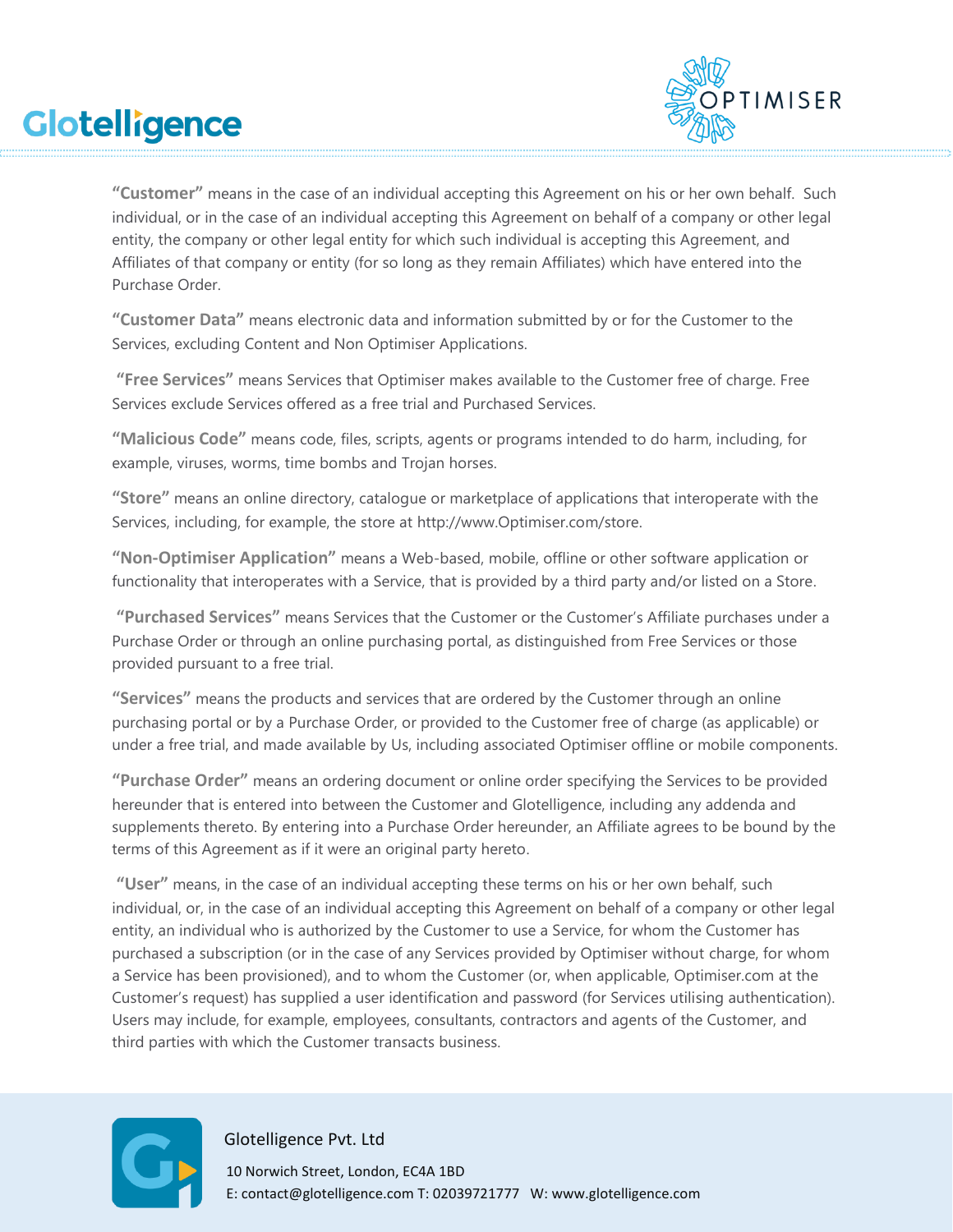

### **2. Purchased Services / Right to use**.

Glotelligence grants the right to the Customer pursuant to this Agreement to access and use the Optimiser Services and Content. Glotelligence reserves all other rights. Glotelligence shall use reasonable endeavours to provide applicable Optimiser standard support for the Purchased Services to the Customer at no additional charge, and/or upgraded support if purchased. Glotelligence shall use commercially reasonable efforts to make the online Purchased Services available 24 hours a day, 7 days a week, except for: (i) planned downtime (of which Glotelligence shall give advance electronic notice), and (ii) any unavailability caused by circumstances beyond Glotelligence's reasonable control, including, for example, an act of God, act of government, flood, fire, earthquake, civil unrest, act of terror, pandemic, strike or other labour problem (other than one involving Glotelligence employees), Internet service provider failure or delay, Non-Optimiser Application, or denial of service attack. Glotelligence shall provide the Services in accordance with laws and government regulations applicable to its customers generally (i.e., without regard for the Customer's particular use of the Services), and subject to the Customer's use of the Services in accordance with this Agreement.

The Customer shall:

- a) Provide Glotelligence with:
	- (1) All necessary cooperation in relation to this Agreement; and
	- (2) All necessary access to such information as may be required by Glotelligence;

In order to provide the Services, including but not limited to Customer data, security access information and configuration services;

- b) Without affecting its other obligations under this Agreement, comply with all applicable laws and regulations with respect to its activities under this Agreement;
- c) Carry out all other Customer responsibilities set out in the Agreement in a timely and efficient manner. In the event of any delays in the Customer's provision of such assistance as agreed by the parties, Glotelligence may adjust any agreed timetable or delivery schedule as reasonably necessary;
- d) Ensure that Users use the Services and the Documentation in accordance with the terms and conditions of this Agreement and shall be responsible for any Users breach of this Agreement;
- e) Obtain and shall maintain all necessary licenses, consents and permissions necessary for Glotelligence, its contractors and agents to perform their obligations under this Agreement, including without limitation the Services;
- f) Ensure that its network and systems comply with the relevant specifications; and
- g) Be, to the extent permitted by law and accept as otherwise expressly provided in this Agreement, solely responsible for procuring, maintaining and securing its network connections and telecommunications links from its systems to Glotelligence, and all problems, conditions, delays,



Glotelligence Pvt. Ltd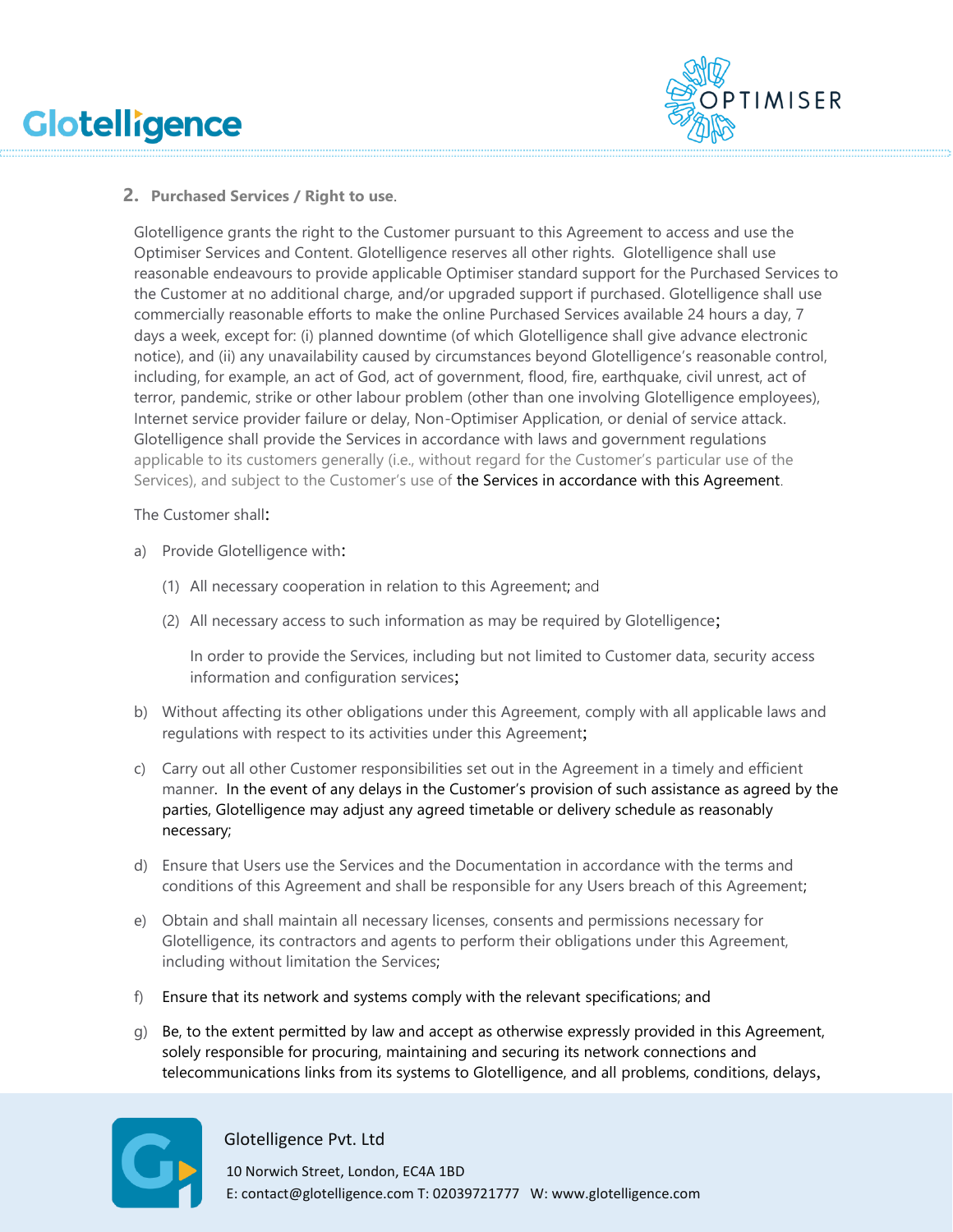

delivery failures and all other loss or damage arising from or relating to the Customers network connections or telecommunications links or caused by the internet.

#### **3. Beta Services.**

Glotelligence from time to time may make Beta Services available to the Customer at no charge. Beta Services are provided "as-is," "with all faults," and "as-available," and are excluded from the Service Level Agreements and all limited warranties provided in this agreement. Beta Services may not be covered by customer support. We may change or discontinue Beta Services at any time without notice. We also may choose not to release a Beta Service into general availability.

#### **4. Free Trial.**

If the Customer registers on Optimiser.com for a free trial, Glotelligence will make the applicable Optimiser Service(s) available to the Customer on a trial basis free of charge until the earlier of (a) the end of the free trial period for which the Customer registered to use the applicable Service(s), or (b) the start date of any Purchased Service subscriptions ordered by the Customer for such Service(s), or (c) termination by Glotelligence in its sole unfettered discretion. Additional trial terms and conditions may appear on the trial registration web page. Any such additional terms and conditions are incorporated into this Agreement by reference and are legally binding. Any data the Customer enters into the services, and any customizations made to the services by or for the Customer, during the Customer's free trial will be permanently lost unless the Customer purchases a subscription to the same services as those covered by the trial, purchases applicable upgraded services, or exports such data, before the end of the trial period. The Customer cannot transfer data entered or customizations made during the free trial to a service that would be a downgrade from that covered by the trial; therefore, if the Customer purchases a service that would be a downgrade from that covered by the trial, the Customer must export customer data before the end of the trial period or customer data will be permanently lost. Notwithstanding the "representations, warranties, exclusive remedies and disclaimers" section below, During the free trial the Optimiser services are provided "as-is" without any warranty and Glotelligence shall have no indemnification obligations nor liability of any type with respect to the services for the free trial period unless such exclusion of liability is not enforceable under applicable law in which case Glotelligence's liability with respect to the services provided during the free trial shall not exceed £1,000.00 (one thousand pounds only). Without limiting the foregoing, Glotelligence and its affiliates and its licensors do not represent or warrant to the Customer that: (a) the Customer's use of the Optimiser services during the free trial period will meet the Customer's requirements, (b) the Customer's use of the Optimiser services during the free trial period will be uninterrupted, timely, secure or free from error, and (c) usage data provided during the free trial period will be accurate. Notwithstanding anything to the contrary in the "limitation of liability" section below, the Customer shall be fully liable under this agreement to Glotelligence and its affiliates for any damages arising out of the Customer's use of the services during the free trial period, any breach by the Customer of this agreement and any of the Customer's indemnification obligations hereunder.

#### **5. Free Services.**



#### Glotelligence Pvt. Ltd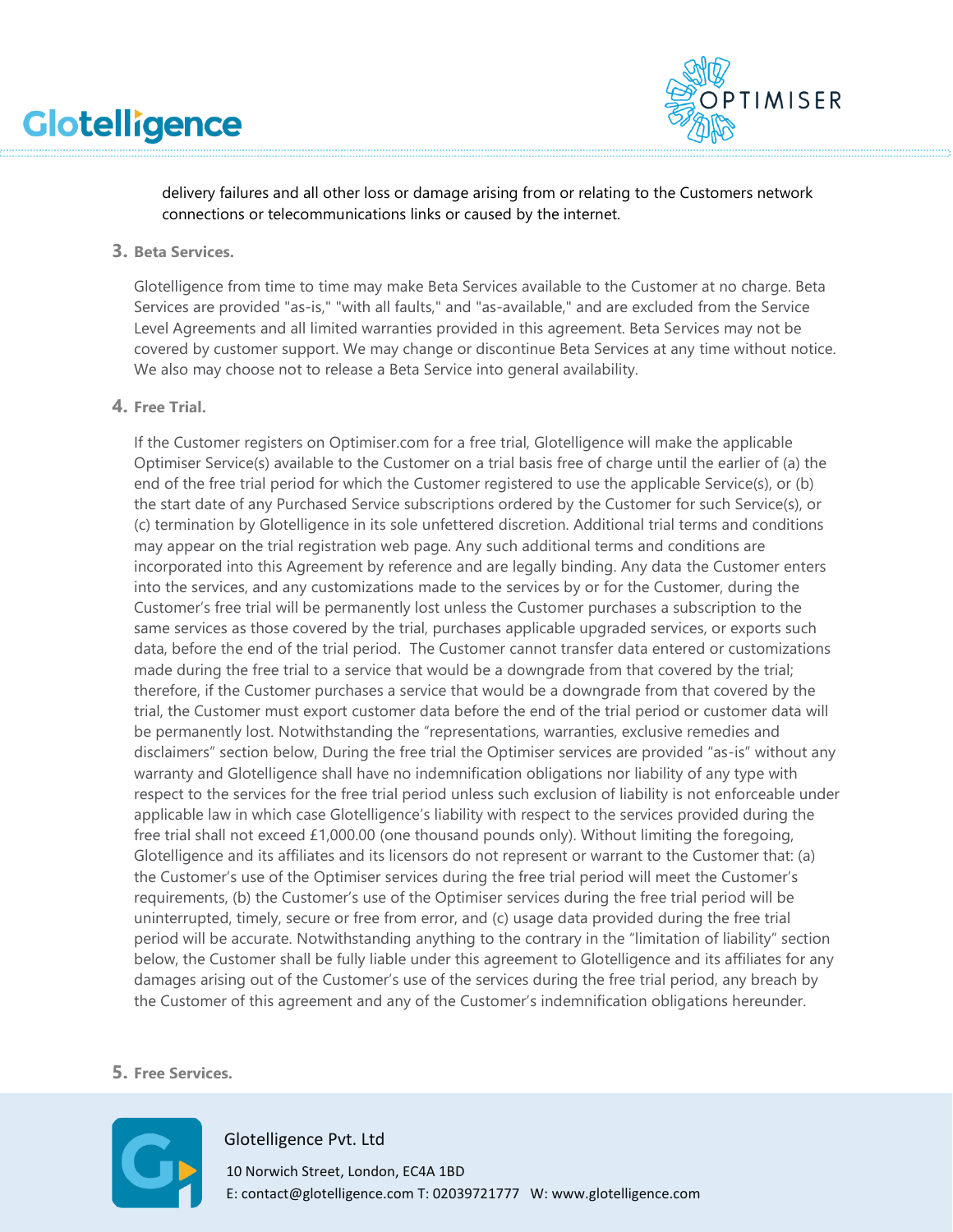

Glotelligence may make Optimiser's free services available to the Customer. Use of free services is subject to the terms and conditions of this agreement. In the event of a conflict between this section and any other portion of this agreement, this section shall control. Free services are provided to the Customer without charge up to certain limits. Usage over these limits requires the Customer to purchase additional resources or services. The Customer agrees that Glotelligence, in its sole discretion and for any or no reason, may terminate the Customer's access to the free services or any part thereof. The Customer agrees that any termination of the Customer's access to the free services may be without prior notice, and the Customer agrees that Glotelligence will not be liable to the Customer or any third party for such termination. The Customer is solely responsible for exporting customer data from the free services prior to termination of the Customer's access to the free services for any reason, provided that if Glotelligence terminates the Customer's account. Glotelligence will provide the Customer a reasonable opportunity to retrieve its customer data. Notwithstanding the "representations, warranties, exclusive remedies and disclaimers" section below, the free services are provided "as-is" without any warranty and Glotelligence shall have no indemnification obligations nor liability of any type with respect to the free services unless such exclusion of liability is not enforceable under applicable law in which case Glotelligence's liability with respect to the free services shall not exceed  $£1,000.00$  (one thousand pounds). Without limiting the foregoing, Glotelligence and its affiliates and its licensors do not represent or warrant to the Customer that: (a) the Customer's use of the free services will meet the Customer's requirements, (b) the Customer's use of the free services will be uninterrupted, timely, secure or free from error, and (c) usage data provided through the free services will be accurate. Notwithstanding anything to the contrary in the "limitation of liability" section below, the Customer shall be fully liable under this agreement to Glotelligence and its affiliates for any damages arising out of the Customer's use of the free services, any breach by the Customer of this Agreement and any of the Customer's indemnification obligations hereunder.

#### **6. Customer Data.**

Glotelligence respects the Customer's right to ownership of content created or stored by the Customer, except with respect to a free trial. The Customer is solely responsible for the content of all customer data. Unless specifically permitted by the Customer, the Customer's use of the Services does not grant Glotelligence the license to use, reproduce, adapt, modify, publish or distribute customer data except in an opaque aggregated form. The Customer grants Glotelligence permission to access, copy, distribute, store, transmit, reformat, publicly display and publicly perform the customer data solely as required for the purpose of providing the Services to the Customer. The Customer will secure and maintain all rights in customer data necessary for Glotelligence to provide the Services to the Customer without violating the rights of any third party or otherwise obligating Glotelligence to the Customer or to any third party. Glotelligence does not and will not assume any obligations with respect to customer data or to the Customer's use of the Product other than as expressly set forth in this agreement or as required by applicable law. Within 7 days after the effective date of termination or expiration of this Agreement, the Customer will be able to export or download customer data by purchasing a backup and restore service available in store. After such 7-day period, Glotelligence will have no obligation to maintain or provide any customer data, and may thereafter delete or destroy all copies of customer data in its systems or otherwise in its possession or control, unless legally prohibited.



### Glotelligence Pvt. Ltd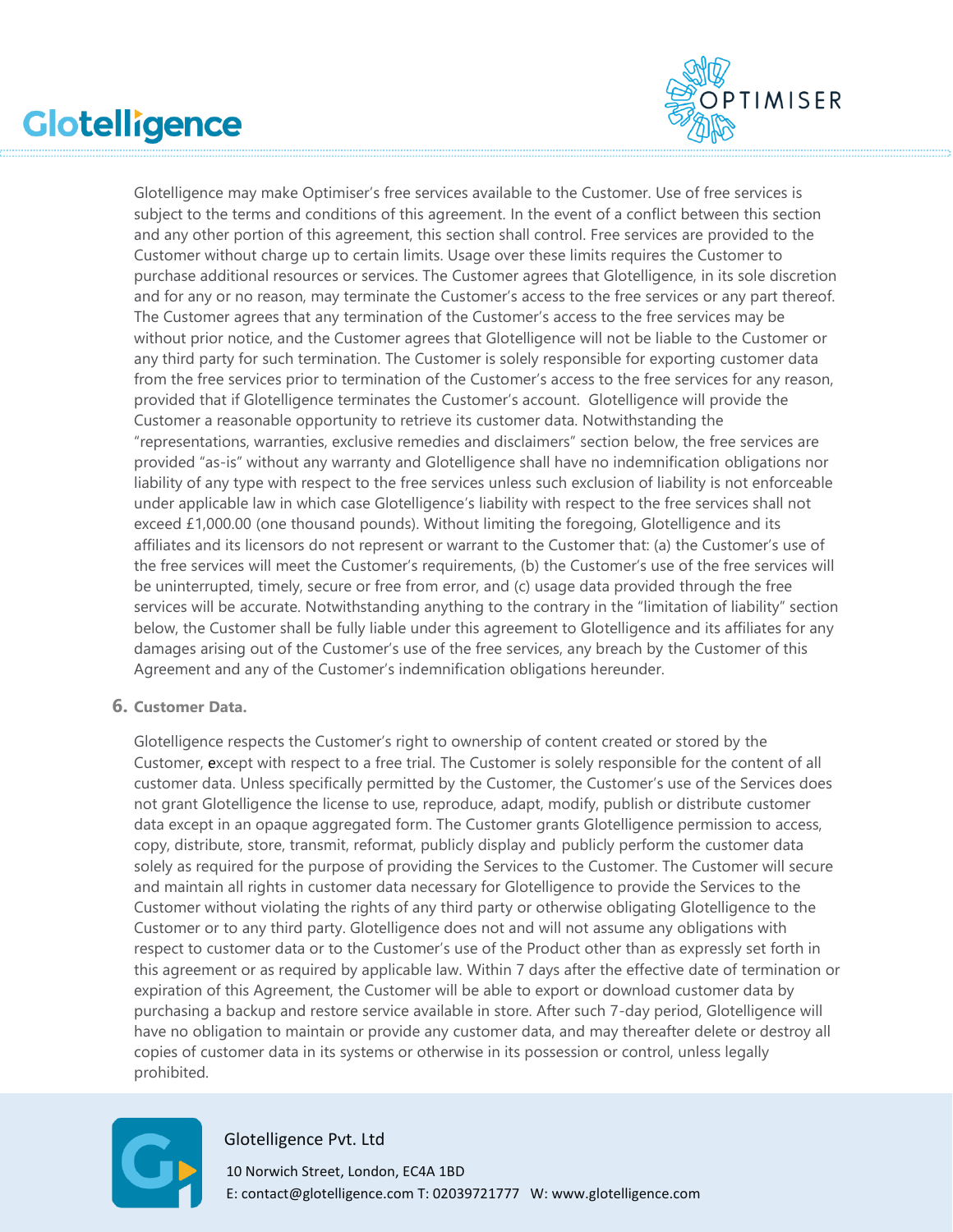

# **7. Subscription**.

Unless otherwise provided in the applicable Purchase Order (a) Purchased Services and access to Content are purchased as subscriptions for the term stated in the applicable Purchase Order or in the applicable online purchasing portal, (b) subscriptions for Purchased Services may be added during a subscription term at the same pricing as the underlying subscription pricing, prorated for the portion of that subscription term remaining at the time the subscriptions are added, and (c) any added subscriptions will terminate on the same date as the underlying subscriptions. The Customer agrees that its purchases are not contingent on the delivery of any future functionality or features, or dependent on any oral or written public comments made by Glotelligence regarding future functionality or features.

### **8. Acceptable Use.**

The Customer will (a) be responsible for Users' compliance with this Agreement and Purchase Order, (b) be responsible for the accuracy, quality and legality of customer data, the means by which the Customer acquired customer data, the Customer's use of customer data with the Services, and the interoperation of any Non-Optimiser Applications with which the Customer uses Services or Content,(d) use Services and Content only in accordance with this Agreement, Purchase Order and applicable laws and government regulations, and (e) comply with the terms of service of any Non-Optimiser Applications with which the Customer uses Services or Content. Any use of the Services in breach of the foregoing by the Customer or Users that in Glotelligence's judgment threatens the security, integrity or availability of Optimiser Services, may result in Glotelligence immediately suspending Optimiser Services; however, Glotelligence will use commercially reasonable efforts under the circumstances to provide the Customer with notice and an opportunity to remedy such violation or threat prior to any such suspension.

# **9. Restrictions.**

The Customer will not (a) make any Service or Content available to anyone other than the Customer or Users, or use any Service or Content for the benefit of anyone other than the Customer or its Affiliates, unless expressly stated otherwise in a Purchase Order, (b) sell, resell, license, sublicense, distribute, make available, rent or lease any Service or Content, (c) use a Service or Non-Optimiser Application to store or transmit infringing, libelous, or otherwise unlawful or tortious material, or to store or transmit material in violation of third-party privacy rights, (d) use a Service or Non-Optimiser Application to store or transmit Malicious Code, (e) interfere with or disrupt the integrity or performance of any Service or third-party data contained therein, (f) attempt to gain unauthorized access to any Service or Content or its related systems or networks, (g) permit direct or indirect access to or use of any Services or Content in a way that circumvents a contractual usage limit, or use any Services to access or use any of Glotelligence's intellectual property except as permitted under this Agreement or the Purchase Order, (h) modify, copy, or create derivative works based on a Service or any part, feature, function or user interface thereof, (i) copy Content except as permitted herein or in the Purchase Order, (j) frame or mirror any part of any Service or Content, other than framing on Customer's own intranets or otherwise for its own internal business purposes, (k) except to the extent permitted by applicable law, disassemble, reverse engineer, or decompile a Service or Content or



# Glotelligence Pvt. Ltd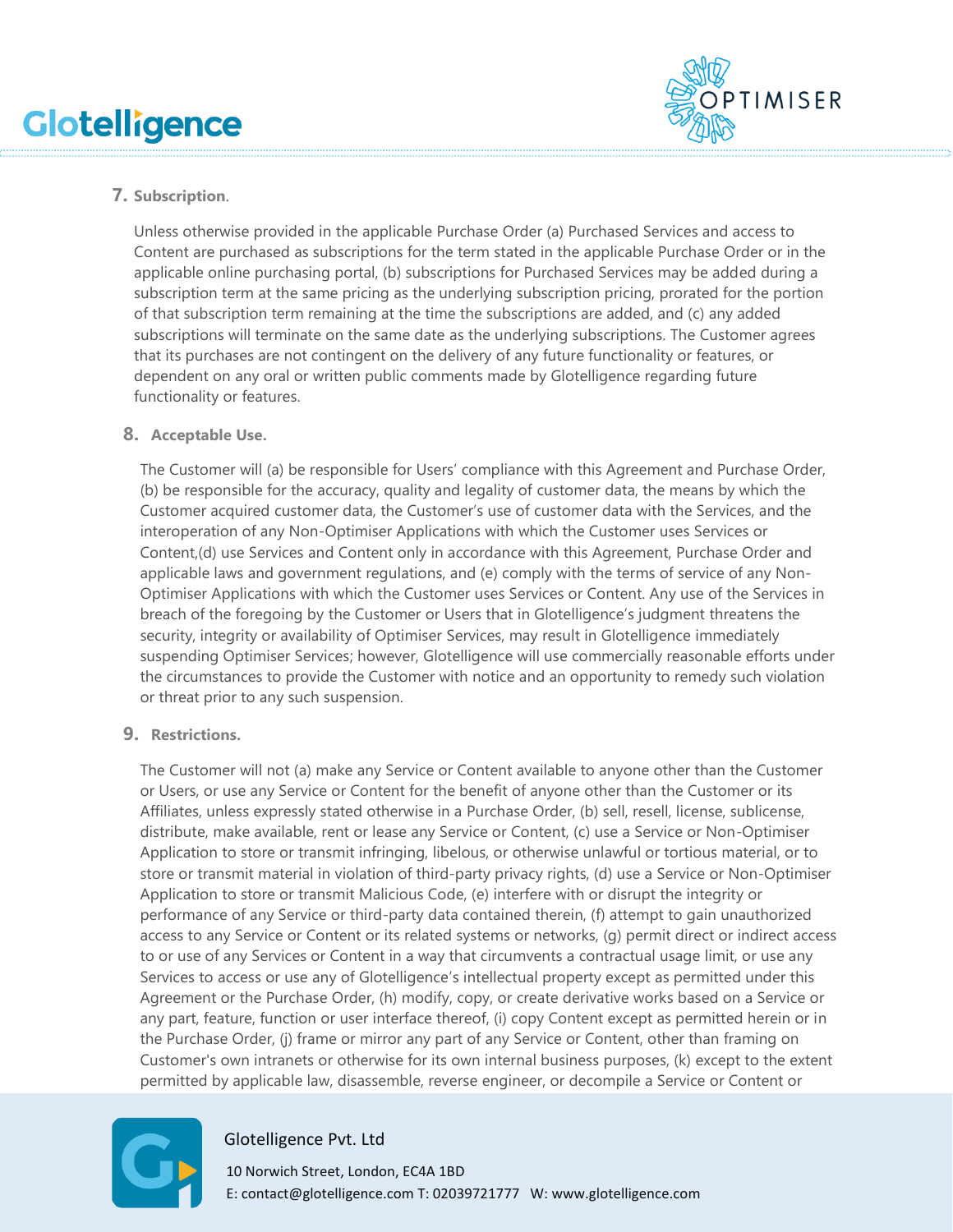

access it to (1) build a competitive product or service, (2) build a product or service using similar ideas, features, functions or graphics of the Service, (3) copy any ideas, features, functions or graphics of the Service, or (4) determine whether the Services are within the scope of any patent.

**10. Responsibility for Accounts.**

The Customer is responsible for maintaining the confidentiality of any non-public authentication credentials associated with use of the Services. The Customer must promptly notify Optimiser customer support team about any possible misuse of customer accounts or authentication credentials or any security incident related to the Services.

**11. Non-Optimiser Products and Services.** 

Glotelligence or third parties may make available (for example, through a Store or otherwise) thirdparty products or services, including, for example, Non-Optimiser Applications and implementation and other consulting services. Any acquisition by the Customer of such products or services, and any exchange of data between the Customer and any Non-Optimiser provider, product or service is solely between the Customer and the applicable Non-Optimiser provider. Glotelligence does not warrant or support Non-Optimiser Applications or other Non-Optimiser products or services, whether or not they are designated by Glotelligence as "certified" or otherwise, unless expressly provided otherwise in a Purchase Order. Glotelligence is not responsible for any disclosure, modification or deletion of customer data resulting from access by such Non-Optimiser Application or its provider.

**12. Integration with Non-Optimiser Applications.** 

The Services may contain features designed to interoperate with Non-Optimiser Applications. Glotelligence cannot guarantee the continued availability of such Service features, and may cease providing them without entitling the Customer to any refund, credit, or other compensation, if for example and without limitation, the provider of a Non-Optimiser Application ceases to make the Non-Optimiser Application available for interoperation with the corresponding Service features in a manner acceptable to Glotelligence.

#### **13. Fees**.

The Customer will pay all fees specified in Purchase Order. Except as otherwise specified herein or in a Purchase Order, (i) fees are based on Services and Content subscriptions purchased and not actual usage, (ii) payment obligations are non- cancellable and fees paid are non-refundable, and (iii) quantities purchased cannot be decreased during the relevant subscription term

# **14. Invoicing and Payment.**

The Customer will provide Glotelligence with valid and updated credit card information, or with a valid purchase order or alternative document reasonably acceptable to Glotelligence. If the Customer



#### Glotelligence Pvt. Ltd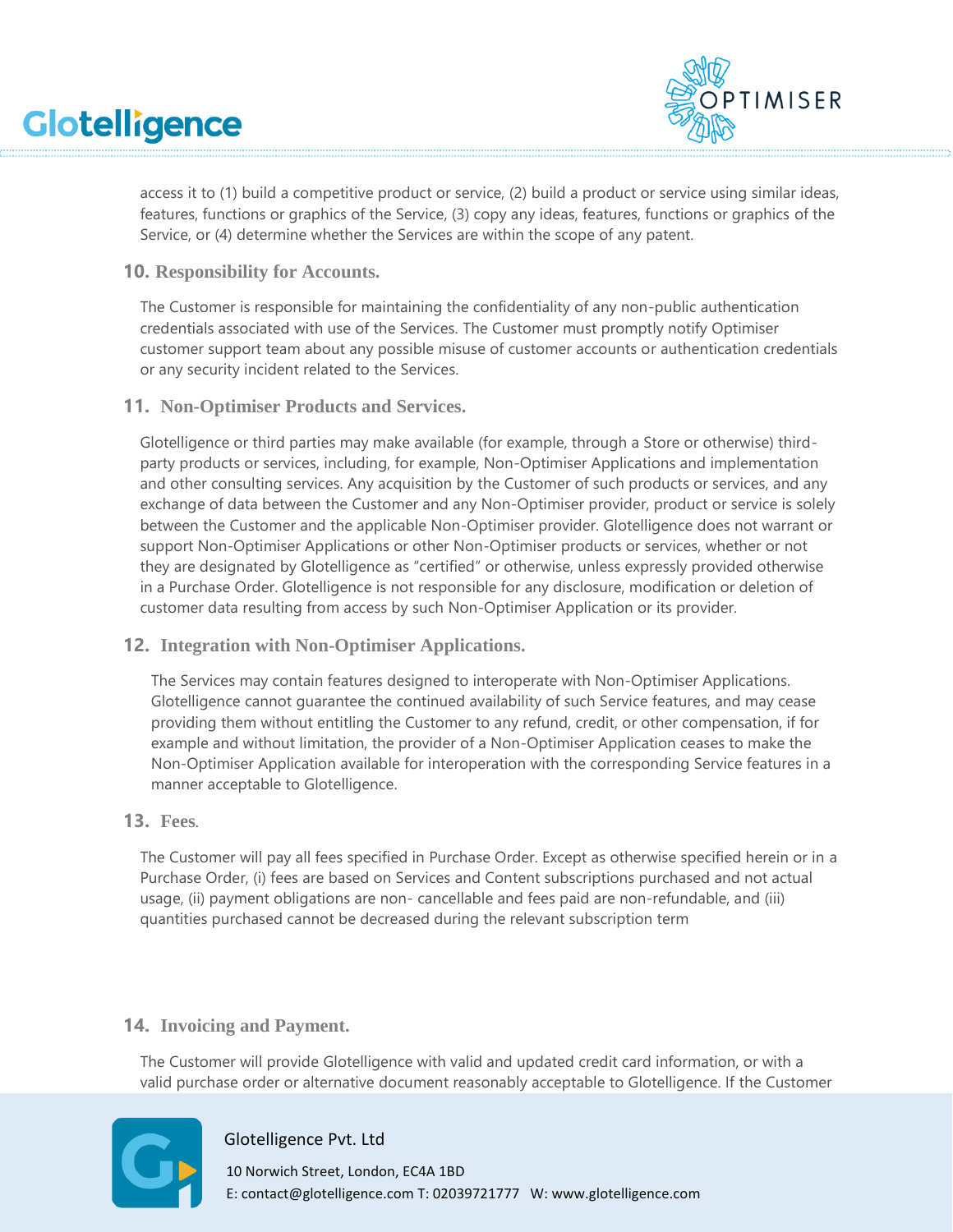

provides credit card information to Glotelligence, the Customer authorizes Glotelligence to charge such credit card for all Purchased Services listed in the Purchase Order for the initial subscription term and any renewal subscription term(s) as set forth in the "Term of Purchased Subscriptions" section below. Such charges shall be made in advance, either annually or in accordance with any different billing frequency stated in the applicable Purchase Order. If the Purchase Order specifies that payment will be by a method other than a credit card, Glotelligence will invoice the Customer in advance and otherwise in accordance with the relevant Purchase Order. Unless otherwise stated in the Purchase Order, invoiced fees are due net 30 days from the invoice date. The Customer is responsible for providing complete and accurate billing and contact information to Glotelligence and for notifying Glotelligence of any changes to such information.

#### **15. Overdue Charges.**

If any invoiced amount is not received by Glotelligence by the due date, then without limiting Glotelligence's rights or remedies, (a) those charges may accrue late interest at the rate of 1.5% of the outstanding balance per month, or the maximum rate permitted by law, whichever is lower, and/or (b) Glotelligence may condition future subscription renewals and Purchase Order on payment terms shorter than those specified in the "Invoicing and Payment" section above.

### **16. Suspension of Service.**

If any charge owing by the Customer under this or any other agreement for services is 30 days or more overdue, (or 10 or more days overdue in the case of amounts the Customer has authorized Glotelligence to charge to the Customer's credit card), Glotelligence may, without limiting its other rights and remedies, accelerate the Customer's unpaid fee obligations under such agreements so that all such obligations become immediately due and payable, and suspend Services until such amounts are paid in full, provided that, other than for the Customers' paying by credit card or direct debit whose payment has been declined, Glotelligence will give the Customer at least 10 days' prior notice that its account is overdue before suspending services to the Customer.

# **17. Payment Disputes**.

Glotelligence will not exercise its rights under the "Overdue Charges" or "Suspension of Service" section above if the Customer is disputing the applicable charges reasonably and in good faith and is cooperating diligently to resolve the dispute.

#### **18. Taxes.**

Optimiser services fees do not include any taxes, levies, duties or similar governmental assessments of any nature, including, for example, value-added, sales, use or withholding taxes, assessable by any jurisdiction whatsoever (collectively, "Taxes"). The Customer is responsible for paying all Taxes associated with its purchases hereunder.

# **19. Reservation of Rights.**



#### Glotelligence Pvt. Ltd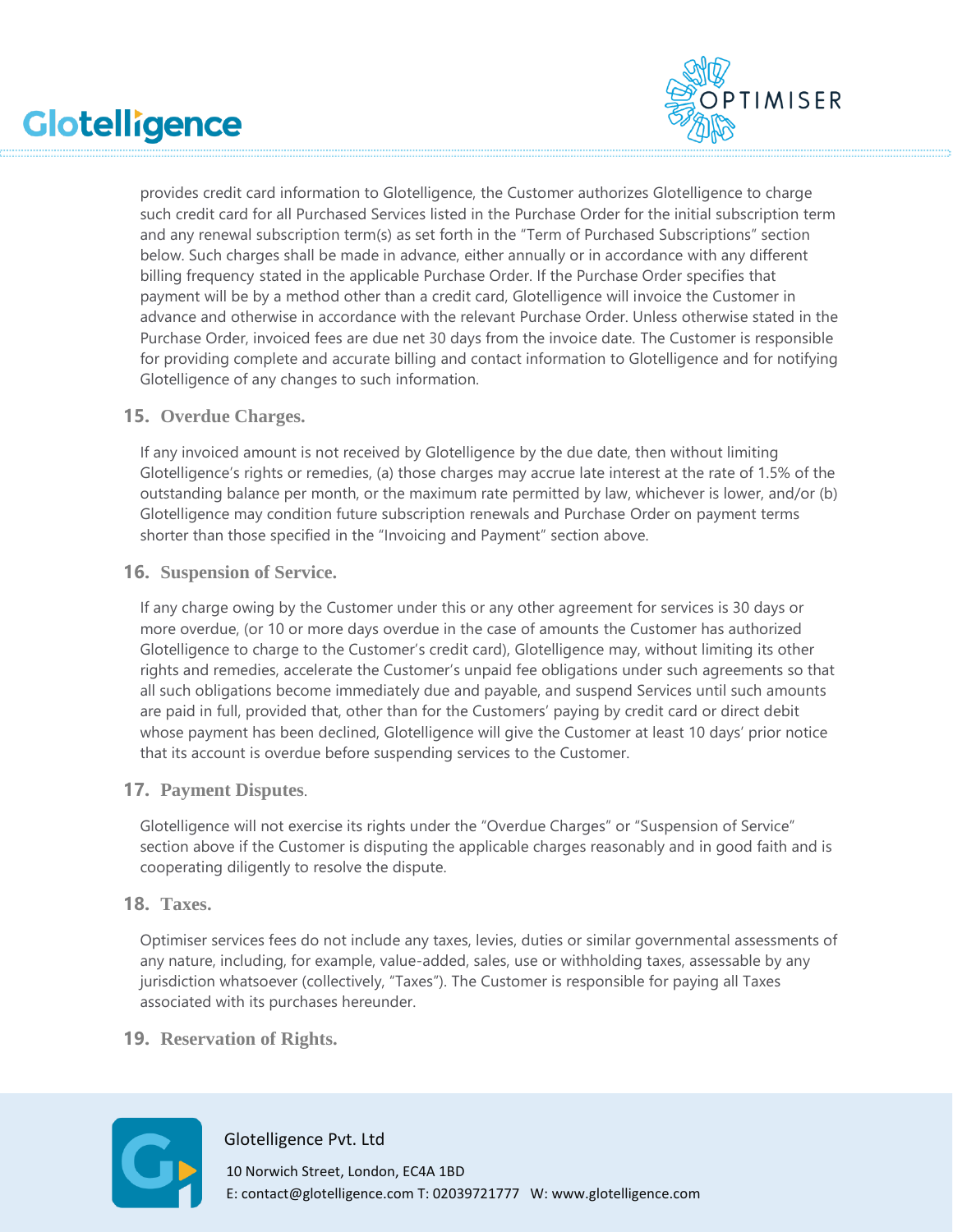

Subject to the limited rights expressly granted hereunder, Glotelligence, its Affiliates, its licensors and Content Providers reserve all of their rights, title and interest in and to the Services and Content, including all of their related intellectual property rights. No rights are granted to the Customer hereunder other than as expressly set forth herein.

**20. Licence by the Customer to Use Feedback.** 

The Customer grants to Glotelligence a worldwide, perpetual, irrevocable, royalty-free license to use and incorporate into Optimiser services any suggestion, enhancement request, recommendation, correction or other feedback provided by the Customer or Users relating to the operation of Optimiser.

**21. Confidentiality.** 

Each party may be given access to Confidential Information from the other party in order to perform its obligations under this Agreement. A party's Confidential Information shall not be deemed to include information that:

- (a) is or becomes publicly known other than through any act or omission of the receiving party;
- (b) was in the other party's lawful possession before the disclosure;
- (c) is lawfully disclosed to the receiving party by a third party without restriction on disclosure; or

(d) is independently developed by the receiving party, which independent development can be irrefutably demonstrated by written evidence.

21.1 Subject to [Clause 21.4,](#page-8-0) each party shall hold the other's Confidential Information in confidence and not make the other's Confidential Information available to any third party, or use the other's Confidential Information for any purpose other than the implementation of this agreement.

21.2 Each party shall take all reasonable steps to ensure that the other's Confidential Information to which it has access is not disclosed or distributed by its employees or agents in violation of the terms of this agreement.

<span id="page-8-0"></span>21.3 A party may disclose Confidential Information to the extent such Confidential Information is required to be disclosed by law, by any governmental or other regulatory authority or by a court or other authority of competent jurisdiction, provided that, to the extent it is legally permitted to do so, it gives the other party as much notice of such disclosure as possible and, where notice of disclosure is not prohibited and is given in accordance with this [Clause 21.4,](#page-8-0) it takes into account the reasonable requests of the other party in relation to the content of such disclosure.

21.4 No party shall make, or permit any person to make, any public announcement concerning this agreement without the prior written consent of the other parties (such consent not to be unreasonably withheld or delayed), except as required by law, any governmental or regulatory authority (including, without limitation, any relevant securities exchange), any court or other authority of competent jurisdiction.

21.5 The above provisions of this Clause 21 shall survive termination of this Agreement, however arising.



Glotelligence Pvt. Ltd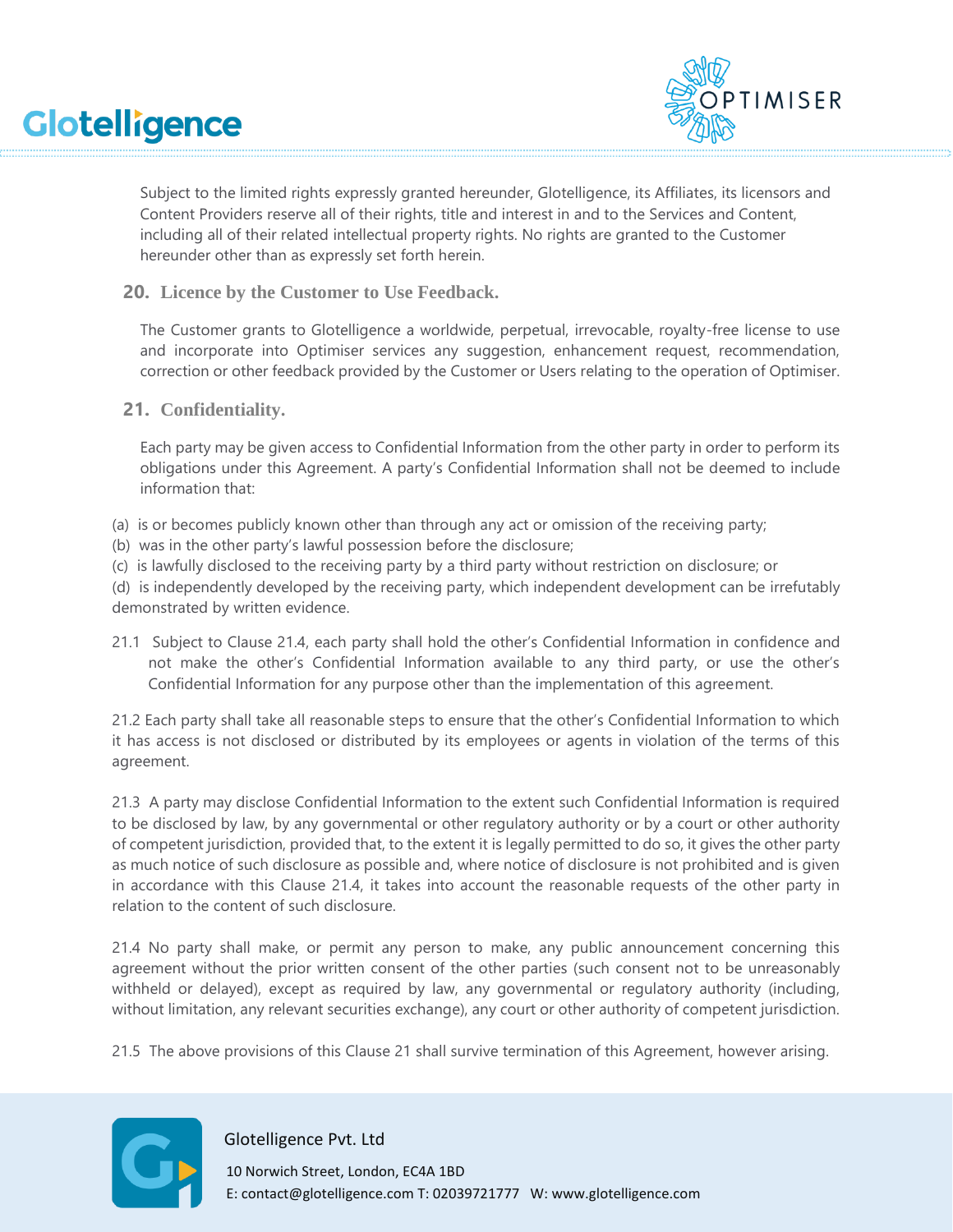

# **22. Indemnity.**

The Customer shall defend, indemnify and hold harmless Glotelligence against claims, actions, proceedings, losses, damages, expenses and costs (including without limitation court costs and reasonable legal fees) arising out of or in connection with the Customer's use of the Optimiser Services, provided that:

(a) the Customer is given prompt notice of any such claim;

(b) Glotelligence provides reasonable co-operation to the Customer in the defense and settlement of such claim, at the Customer's expense; and

(c) the Customer is given sole authority to defend or settle the claim.

22.1 In no event shall Glotelligence, its employees, agents and sub-contractors be liable to the Customer to the extent that the alleged infringement is based on:

(a) a modification of the Services by anyone other than Glotelligence; or

(b) the Customer's use of the Services in a manner contrary to the instructions given to the Customer by Glotelligence; or

(c) the Customer's use of the Services after notice of the alleged or actual infringement from Glotelligence or any appropriate authority.

# **23. Limitation of Liability.**

Except as expressly and specifically provided in this agreement:

- (a) the Customer assumes sole responsibility for results obtained from the use of the Services by the Customer, and for conclusions drawn from such use. Glotelligence shall have no liability for any damage caused by errors or omissions in any information, instructions or scripts provided to Glotelligence by the Customer in connection with the Services, or any actions taken by Glotelligence at the Customer's direction;
- (b) all warranties, representations, conditions and all other terms of any kind whatsoever implied by statute or common law are, to the fullest extent permitted by applicable law, excluded from this agreement; and
- (c) the Services are provided to the Customer on an "as is" basis.

23.1 Nothing in this agreement excludes the liability of the other party:

- (a) for death or personal injury caused by the other party's negligence; or
- (b) for fraud or fraudulent misrepresentation.

23.2 Subject to Clause 23 and Clause 23.1:

(a) Glotelligence shall not be liable whether in tort including for negligence or breach of statutory duty, contract, misrepresentation, restitution or otherwise for any loss of profits, loss of business, depletion of goodwill and/or similar losses or loss or corruption of data or information, or pure economic loss, or for any special, indirect or consequential loss, costs, damages, charges or expenses however arising under this Agreement; and



#### Glotelligence Pvt. Ltd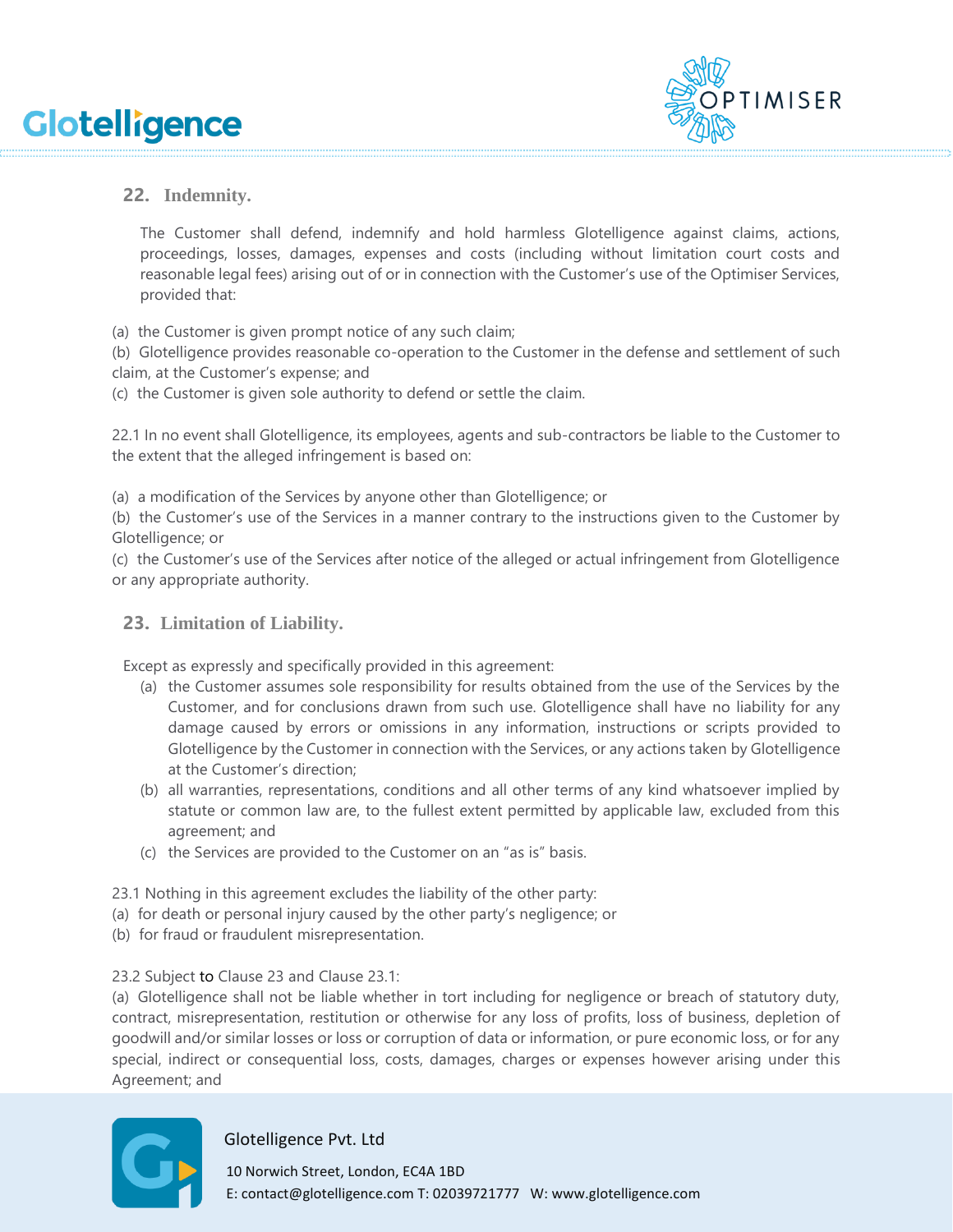

(b) In no event shall the aggregate liability of Glotelligence together with all of its affiliates arising out of or related to this Agreement exceed the total amount paid by Customer and its affiliates hereunder for the services giving rise to the liability in the twelve months preceding the first incident out of which the liability arose. The foregoing limitation will apply whether an action is in contract or tort and regardless of the theory of liability, but will not limit Customer's and its affiliates' payment obligations under the "fees and payment" section above.

# **24. Term of Agreement.**

This Agreement commences on the date the Customer first accepts it "The Effective Date" and continues until all subscriptions hereunder have expired or have been terminated.

# **25. Term of Purchased Agreement.**

The term of each subscription shall be as specified in the applicable Purchase Order. Except as otherwise specified in the Purchase Order, subscriptions will automatically renew for additional periods equal to the expiring subscription term or one year (whichever is shorter), unless either party gives the other written notice (email acceptable) at least 90 days before the end of the relevant subscription term. Except as expressly provided in the applicable Purchase Order, renewal of promotional or one-time priced subscriptions will be at Optimiser applicable list price in effect at the time of the applicable renewal. Notwithstanding anything to the contrary, any renewal in which subscription volume or subscription length for any Services has decreased from the prior term will result in re-pricing at renewal without regard to the prior term's per-unit pricing.

# **26. Term and Termination.**

A party may terminate this Agreement for cause (i) upon 7 days' written notice to the other party of a material breach if such breach remains uncured at the expiration of such period, or (ii) if the other party becomes the subject of a petition in bankruptcy or any other proceeding relating to insolvency, receivership, liquidation or assignment for the benefit of creditors.

# **27. Refund or Payment upon Termination**.

If this Agreement is terminated by the Customer in accordance with the "Termination" section above, Glotelligence will refund the Customer any prepaid fees covering the remainder of the term of all Purchase Orders after the effective date of termination. If this Agreement is terminated by Glotelligence in accordance with the "Termination" section above, the Customer will pay any unpaid fees covering the remainder of the term of all Purchase Orders to the extent permitted by applicable law. In no event will termination relieve the Customer of its obligation to pay any fees payable to Glotelligence for the period prior to the effective date of termination.

# **28. Waiver.**



#### Glotelligence Pvt. Ltd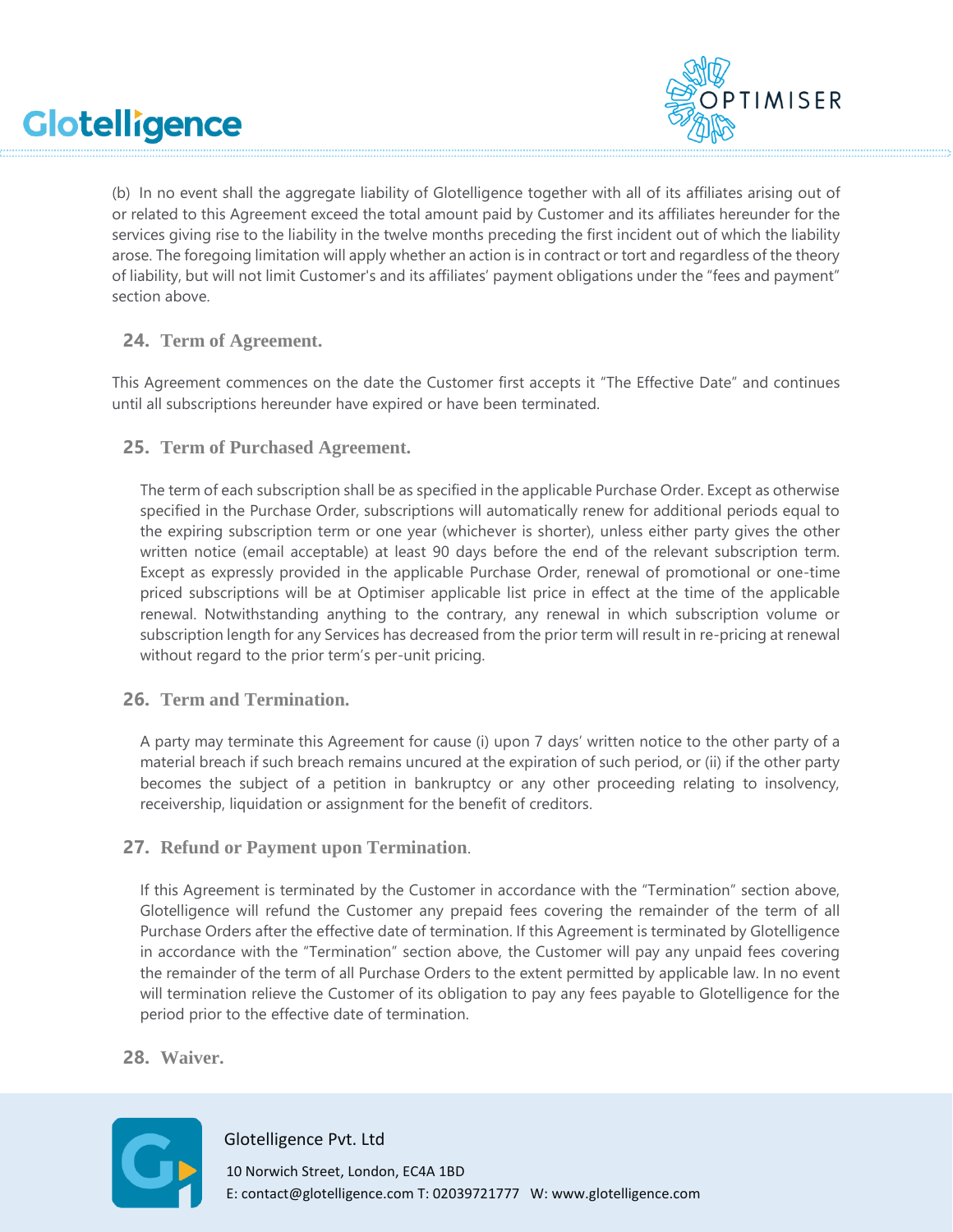

No failure or delay by a party to exercise any right or remedy provided under this agreement or by law shall constitute a waiver of that or any other right or remedy, nor shall it prevent or restrict the further exercise of that or any other right or remedy. No single or partial exercise of such right or remedy shall prevent or restrict the further exercise of that or any other right or remedy.

### **29. Severance**.

If any provision or part-provision of this agreement is or becomes invalid, illegal or unenforceable, it shall be deemed deleted, but that shall not affect the validity and enforceability of the rest of this agreement.

### **30. Entire Agreement**.

This agreement constitutes the entire agreement between Glotelligence and the Customer regarding the Customer's use of Optimiser services and content and supersedes and extinguishes all previous agreements, promises, assurances, warranties, representations and understandings between them, whether written or oral, relating to its subject matter.

#### **31. Assignment.**

The Customer shall not, without the prior written consent of Glotelligence, assign, transfer, charge, subcontract or deal in any other manner with all or any of its rights or obligations under this agreement.

#### **32. No Partnership or Agency.**

Nothing in this agreement is intended to or shall operate to create a partnership between the parties, or authorise either party to act as agent for the other, and neither party shall have the authority to act in the name or on behalf of or otherwise to bind the other in any way (including, but not limited to, the making of any representation or warranty, the assumption of any obligation or liability and the exercise of any right or power).

# **33. Third Party Rights/Proprietary Rights**.

There are no third-party beneficiaries under this Agreement.

The Customer acknowledges and agrees that Glotelligence and/or its licensors own all intellectual property rights in these Services and Documentation. Except as expressly stated herein, this Agreement does not grant the Customer any rights to, under or in, any patents, copyright, database right, trade secrets, trade names, trademarks (whether registered or unregistered), or any other rights or licences in respect of the Services or the Documentation.

# **34. Anti-Corruption/Bribery**

Neither party has received or been offered, directly or indirectly, any illegal or improper bribes,



Glotelligence Pvt. Ltd